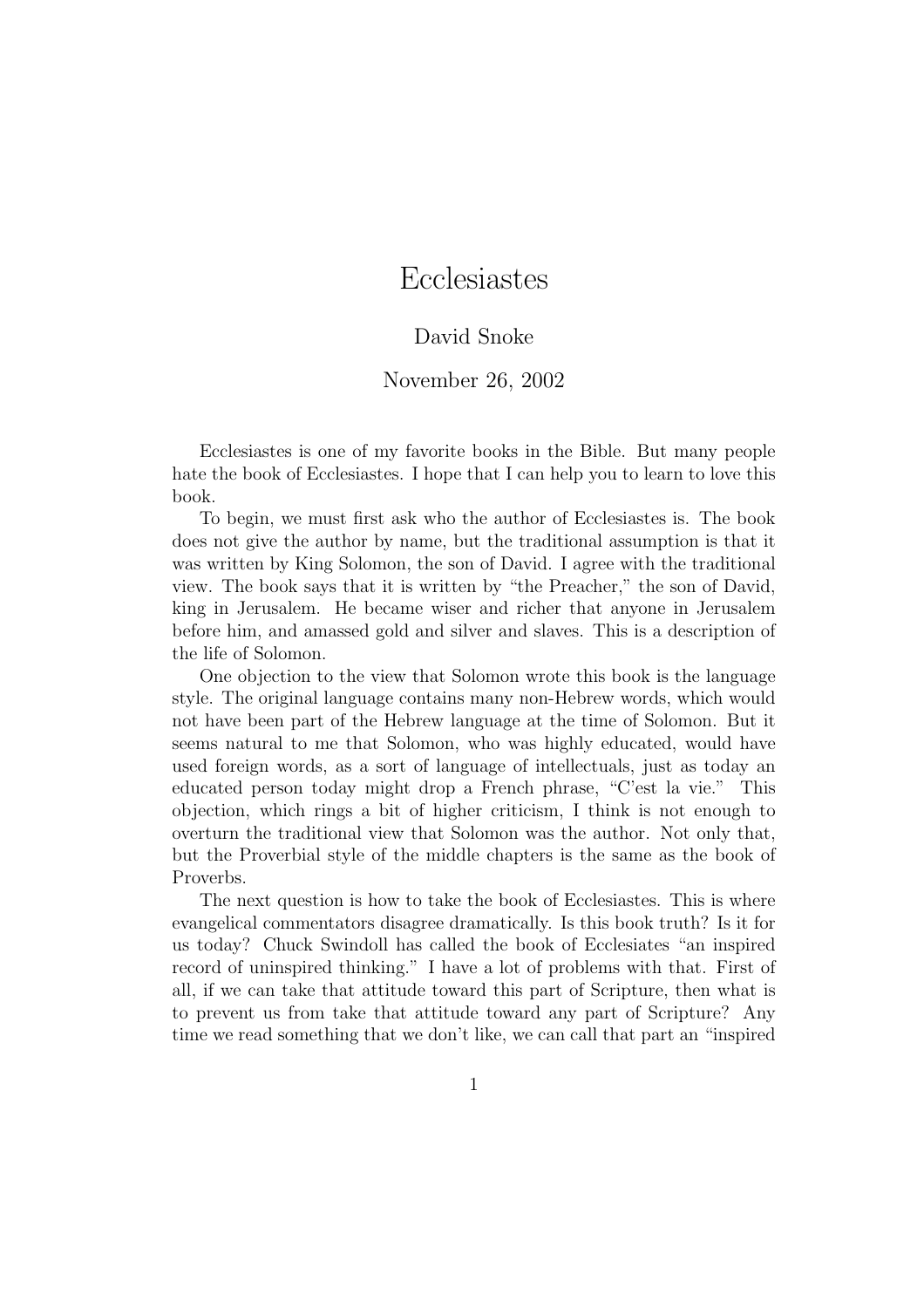record of uninspired thinking."

Not only that, but the book does not present itself as "an inspired record of uninspired thinking." Instead, the book commends itself to us as wisdom and truth. At the end of the book, in Eccl. 12:9, it says, "Not only was the Teacher wise, but also he imparted knowledge to the people. He pondered and searched out and set in order many proverbs. The Teacher searched to find just the right words, and what he wrote was upright and true."

If we accept Solomon as the author, then the Bible says that he was the wisest man who ever lived. In 1 Kings 3:12, God says "I will give you a wise a discerning heart, so that there will never have been anyone like you, nor will there ever be." Even though he fell into sin, sins which are recorded in this book, (and we get some insight in Ecclesiastes into why he did these sins) the Bible never says that he lost his wisdom. David, who wrote the Psalms, also fell into sin, but we do not discount the Scripture written by him.

Last, there are several parallel passages in several other places in Bible which give the same teaching in almost the same words. These include Psalm 49, Psalm 90, and Isaiah 40. The vanity theme is throughout the Bible; we have to cut out more than just Ecclesiastes if we don't like it.

Given all this, why do people dislike the book of Ecclesiastes? Why do they want to call it "uninspired thinking"? The main reason of the objection to taking the book of Ecclesiastes seriously is its content. Some people simply cannot accept some of the teachings.

I once heard R.C. Sproul give some very good advice. He said that if you want to grow in your spiritual life the fastest, start reading through the Bible, and underline every passage that you really dislike. Then study only those passages. If you dislike a passage, then one of two things must be true. Either (1) you are wrong, or (2) God is wrong. If you rule out the second possibility, then studying the passage will lead to growth, because either you will gain new understanding of the context and language or you will be overturning wrong presuppositions that you have. I heard R.C. say this when I was in college and I have tended to take this approach my whole adult life. One of the first books that I studied following his advice was the book of Ecclesiastes, and it had great effect on me.

Let's look at some of these difficult passages now and see if we can learn from them. One thing about a wise man is that he doesn't always say what you want to hear. Instead, he tells you about what really is; he tells you the truth, which may be painful but which cuts to the chase.

The first key to understanding the book of Ecclesiastes is to understand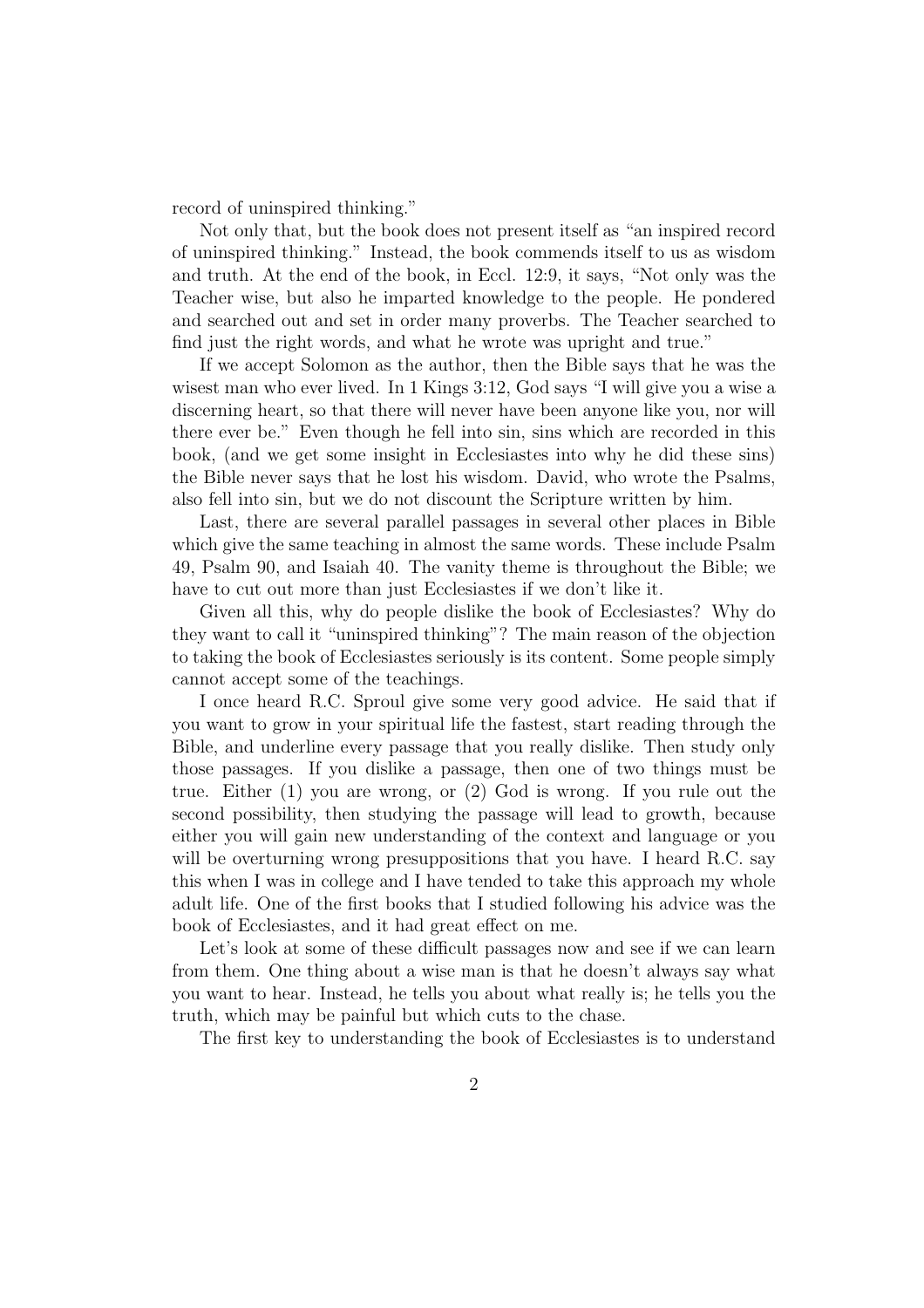the word which is translated "vanity" in the King James, which is "habel" in Hebrew. This word repeated all through the book, as a sort of refrain– "Vanity of vanity, all is vanity!" This word is translated "meaningless" in the NIV, but I think this is unfortunate. We may not be able to see the meaning of some things, but nothing which happens is meaningless to God. The word "vanity" captures the idea better, as in, things are done "in vain." Other ways of saying this are "futility," "empty," "unsatisfying," "transitory," "changeable," "frustrating," "insubstantial" and "temporary." Life is like "the grass of the field," and "dust in the wind." Another picture is sand grasped in your hand. You cannot hold it– it slips through your fingers. Nothing in this world satisfies. The more you try to hold onto it, the less substantial it is. It doesn't fill you up.

Some of us are familiar with the story of Ernest Hemingway, who traveled all over the world writing stories about foreign places. His philosophy of life was entirely worldly. He earned his fame by being someone who disdained the ordinary, somebody who was cosmopolitan and was bored with the commonplace. Yet in the end, he ran out of new places. Eventually, every place bored him, nothing was new. In one of his last stories, he wrote, "Eventually everything tastes like licorice." This is the message of Ecclesiastes– nothing in this world satisfies. Solomon runs through all the things which people feel will satisfy them– wealth, sex, fame, knowledge, power, and children and grandchildren. He had them all, and they didn't satisfy. I believe that God even allowed him to fall into sin for this reason, that he might be able to say " I did it all, it it didn't satisfy." How many men have cast everything away for a woman that they felt would be really satisfying? Perhaps some of you here even today have felt this– "Oh, that person would really make my life whole. If only..." But Solomon had it all, any woman he chose, and he tells us that, like wealth, it doesn't satisfy. Nothing in this world can fill you up.

By contrast, the book of Ecclesiastes says that God is not vanity. The things of this world are changeable; God never changes. The world is temporary, God is permanent. Things are insubstantial; God is substantial. The things of the world are unsatisfying; God is satisfying. Sand slips through your fingers, but God can be grasped and held.

It has often been said that all people have a "God-shaped vacuum." There is a hole in our heart that can only be filled by God. If we try to fill that void with anything else, we are frustrated. We want there to be something permanent in our life. If we put something impermanent at the center of our lives, we are either depressed when it changes and is lost, or we are constantly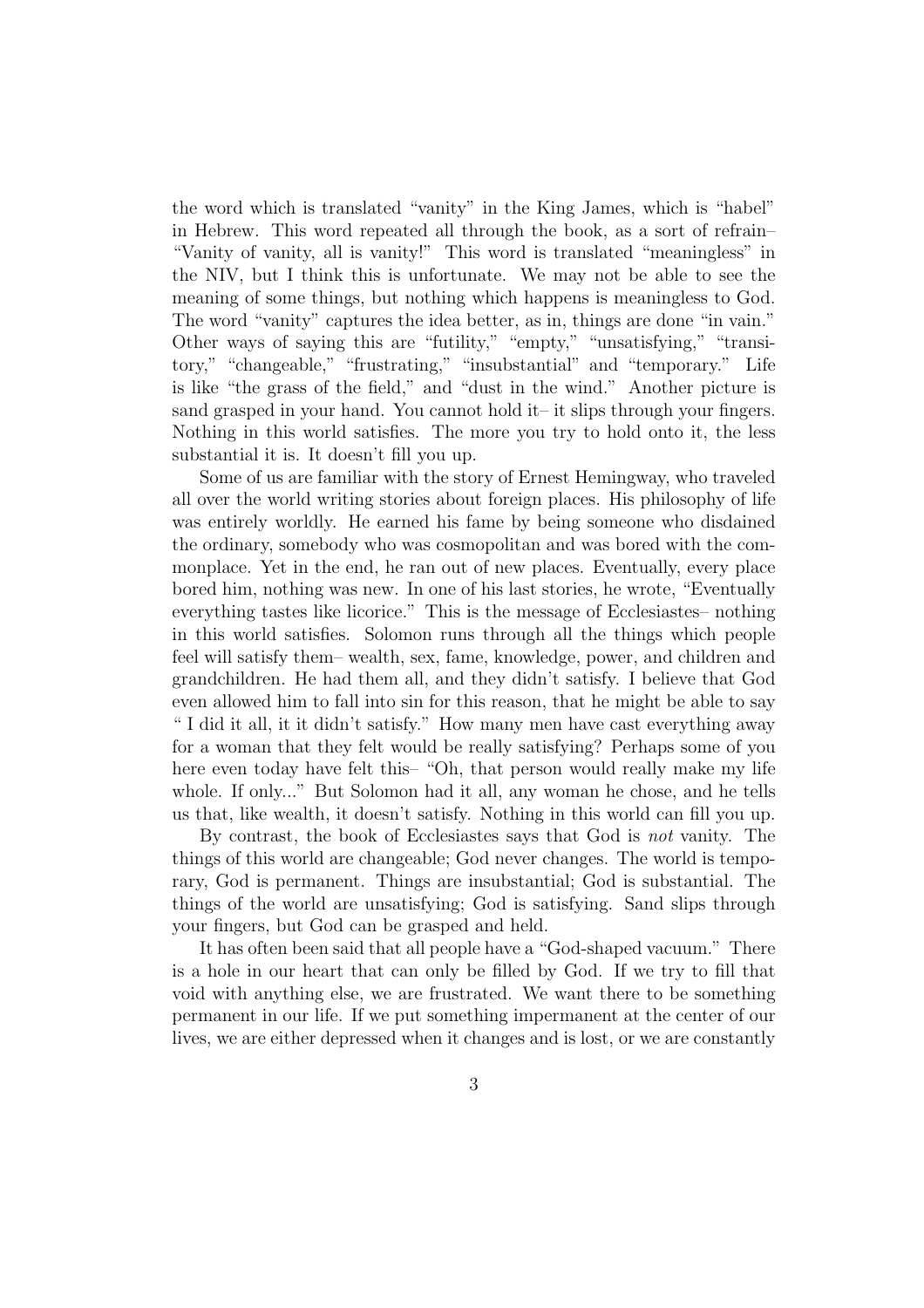in fear that it will change and be lost. Only God is permanent; only God never changes; only God can satisfy that need.

We may not like to face it, but this is true of Christian work, of "good" work, also. In our society we have an ideal that our work should "fulfill" us. We want our work to be something that makes a difference, something that has a lasting effect. Therefore we become depressed when something undoes our work or if we don't see much effect of our work, or if we do see good effects, we become tense and fearful that something will undo our work. Solomon said "The king must leave his kingdom to another, and who knows if he will be a wise man or a fool?" As it turned out, Solomon's son was a fool– Rehaboam, who split the kingdom and started a civil war. One could paraphrase that for pastors– who knows whether the next pastor in this church will be a wise man or a fool?

If we look at church history, we see great works of God which were led by great people, which eventually passed away. Most of the monastic movements were set up by godly men like Augustine and Francis of Assisi, but by the time of the Reformation they had become corrupt. The Reformation led to the founding of the mainline Lutheran and Presbyterian churches, which have fallen into decay, especially in Europe where they were founded. Revival movements led by people like Wesley led to the Methodist church which has also fallen into decay. Even the Pharisees, who persecuted Jesus, began as a godly reform movement.

What we are told in the book of Ecclesiastes is that the work of God endures forever, and no one can add to it or subtract from it. His kingdom is forever. The kingdom of God is advancing, and the gates of hell cannot prevail against it. But God may use one tool or another at different times. No one can completely understand what His plan is. This is where frustration comes in. Ecclesiastes 3:10 says, "I have seen what a burden God has laid on men. ... He has ... set eternity in the hearts of men, yet they cannot fathom what God has done from the beginning to the end." This is the tension of being human in a fallen world– we know in our hearts that God is, that there is something more, but we cannot see the big picture. We cannot see the end from the beginning. This is true of Christian people too. Solomon says in Chapter 1, "With increasing wisdom comes increasing pain." The wiser we are, the more we see that some things we cannot change, and things that will go downhill no matter what we do. He also says, in Ecclesiastes 8:17, "No one can comprehend what goes on under the sun.... Even if a wise man claims he knows, he cannot really comprehend it." From our perspective, it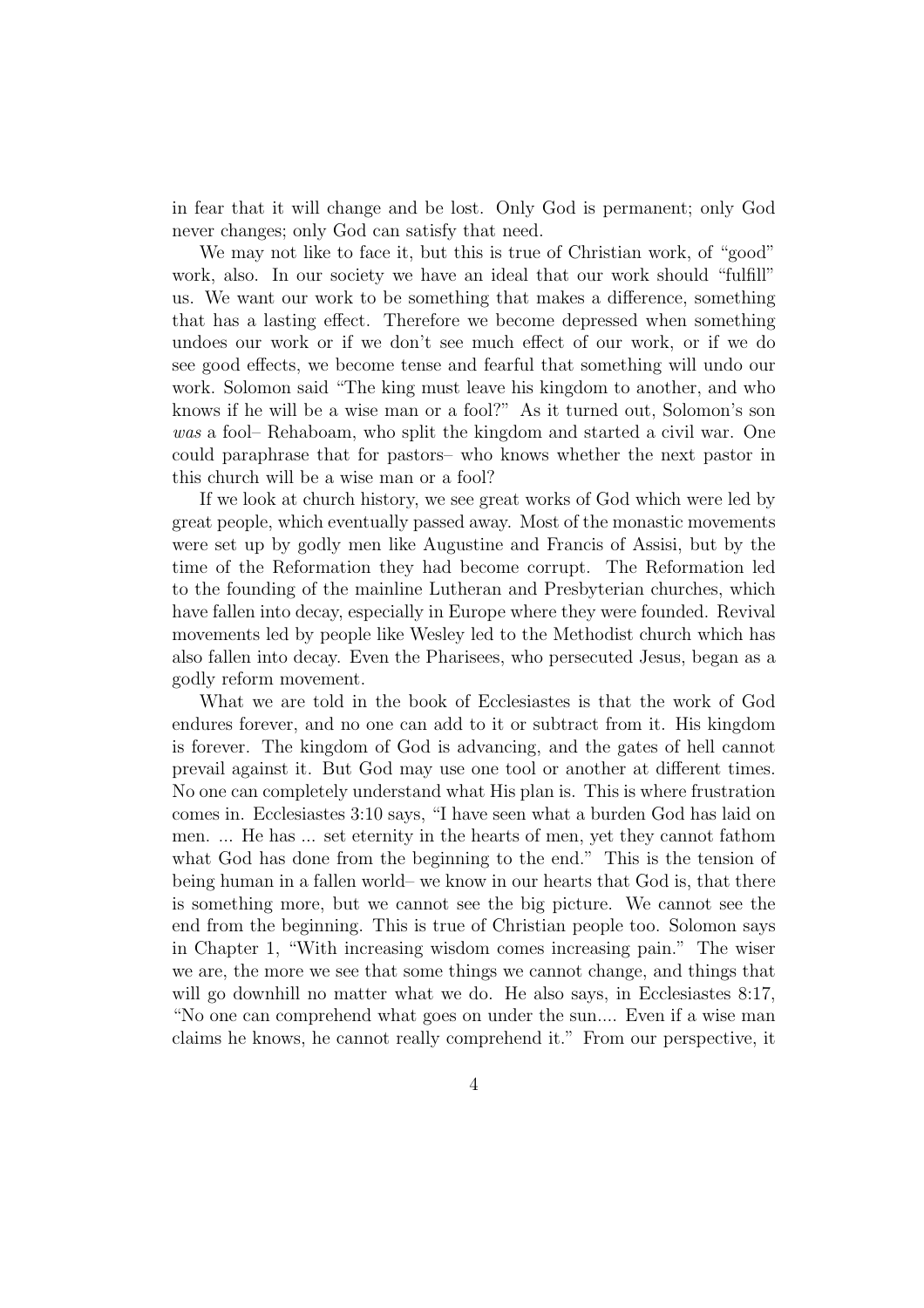seems often that God undoes works which He has previously done. This is frustrating, seemingly "futility," because we cannot see the big picture. You do something, it gets undone. You build something, somebody or something tears it down. Evil people undo what is good, and they don't get punished. Good Christian people get cancer and die.

Yet this should not cause us to be depressed. We should be encourage to know that God stands above it all and that His plans cannot be thwarted. We should be encouraaged to know that we are part of a grand plan that must win. The Church universal is advancing, even if our local part is not. We can see this in history. There are more believers alive today, and more believers as a percentage of the total world population, than at any other time in history. We may look back fondly at the church of the book of Acts, but remember that at that time they were a handful of believers in a world of pagans. Outside the Roman Empire there were no believers. Northern Europe was filled with bloodthirsty cannibals. Africa, Asia, and the Americas were completely pagan.

Ecclesiastes is only depressing if we have our hope in this world. If we like to think that *our* work is not subject to decay, then being told that all things in this world are subject to decay is depressing. But if our hope is not in this world, but in the eternal unchanging world to come, then it is not depressing to acknowledge the truth. It is merely a statement of fact– this world is passing away. Again, we like to think of our Christian work as somehow exempted. We like to think that what we are doing is really lasting and permanent, really significant. Often we tell our Christian teenagers that they should set out to "change the world." And then when they grow up, and see that they cannot change the world, they get depressed. Shouldn't we rather tell them that  $God$  is the world-changer?

I can think of two applications to this. First, many years ago, when my wife and I had our first child, this teaching greatly helped my wife Sandy. She had just quit her job and was staying at home with our baby girl. Her hours were filled with seemingly "meaningless" and "unfulfilling" tasks of changing diapers, cleaning up messes, and sitting mindlesslly, feeding the baby. She began to get depressed. She began to think, "What am I doing this for? So that this baby girl can grow up and do the same thing? And what will she do it for? So that her daughter can grow up and do the same thing? It is an endless, futile cycle!" What brought her out of it was reading Ecclesiastes. Yes– it is an endless cycle. Yes, changing diapers is unfulfilling. But who says that office work is more significant, more fulfilling? An office worker will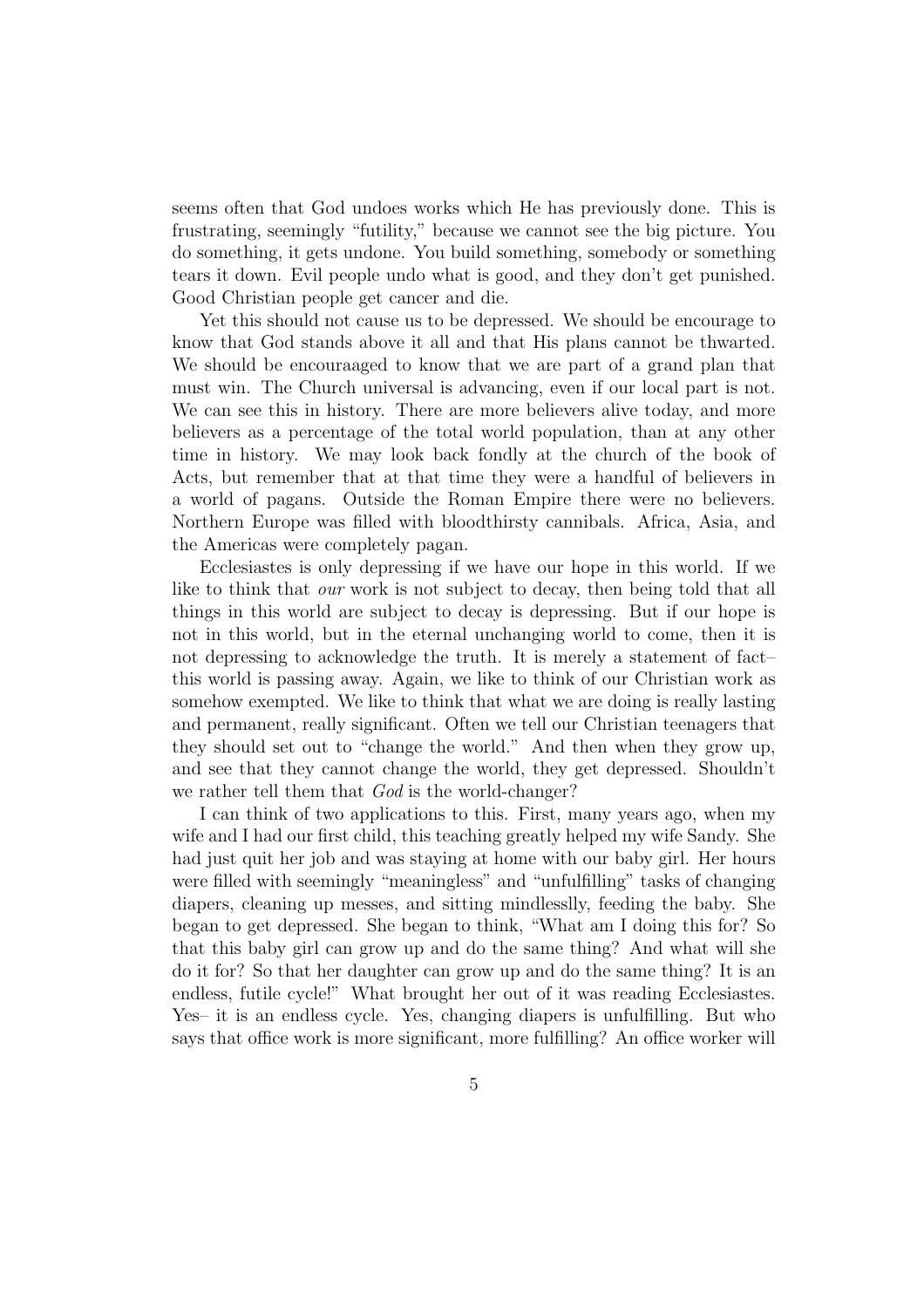generate paper, so that other people can read that paper and generate more paper, so that other people can generate more paper, and so on. The modern feminist movement says that being a mother is empty, and doing office jobs is fulfulling, but the reality is much different for most women. Almost all types of work seem to get undone and need to be redone over and over.

What Ecclesiastes says is "Enjoy life, enjoy what the Lord has given you to do, and do what is good." Sandy got her focus off the idea of getting "fulfillment" from her work, and put her focus on God Himself as the One Who is fulfilling. And she found that she could simply enjoy being with her baby, enjoy the little laughs and soft hands. She, like all of us, simply had to ask, "Am I doing what is good? Am I obeying the Lord?" If she could answer that question "Yes," then she did not have to look to see some deep, permanent impact to her work. Ecclesiastes says that all we have to do is to to set our eyes on God, do what is good, and enjoy what He gives us, and we can fall into bed content at night.

Another application is to pastors in dying churches. Suppose a pastor has a congregation of mostly older and poorer people. Like my wife Sandy, this pastor may ask, "What is the impact of what I am doing? I am putting my life's work into people who are too weak to build the kingdom themselves? These people will simply die off; none of them have the gifts for evangelism or teaching that will cause my church to grow. Is all my work just vanity?"

The answer is yes, our work in this life is vanity. We must simply ask, "Has God called me to this work? Am I doing what is good?" and fix our eyes on Jesus, not the permanance of our work, or the value that society puts on it. When we stop trying to see deep, lasting permanance in our work, we can simply start to enjoy it as something we can do well. It is God who will build His kingdom.

This is one thing that bothers me about the "church-growth" movement. One one hand, I agree that it is good to think "strategically" about where we put our efforts, to look ahead to societal trends, etc. On the other hand, it disturbs me that in practice, this often translates to planting churches exclusively among young, wealthy people, so-called "yuppies." When we look at how Jesus worked, we might well say that His work was not very strategic, and that it was all "vanity." He spent most of His time with poor, uneducated people. When He left the earth, most of these people had fallen away. Even then, they still had very little understanding of His message. We know the end of the story, that this little band went on to do great things. Yet continue with the story a little further. We all wish we had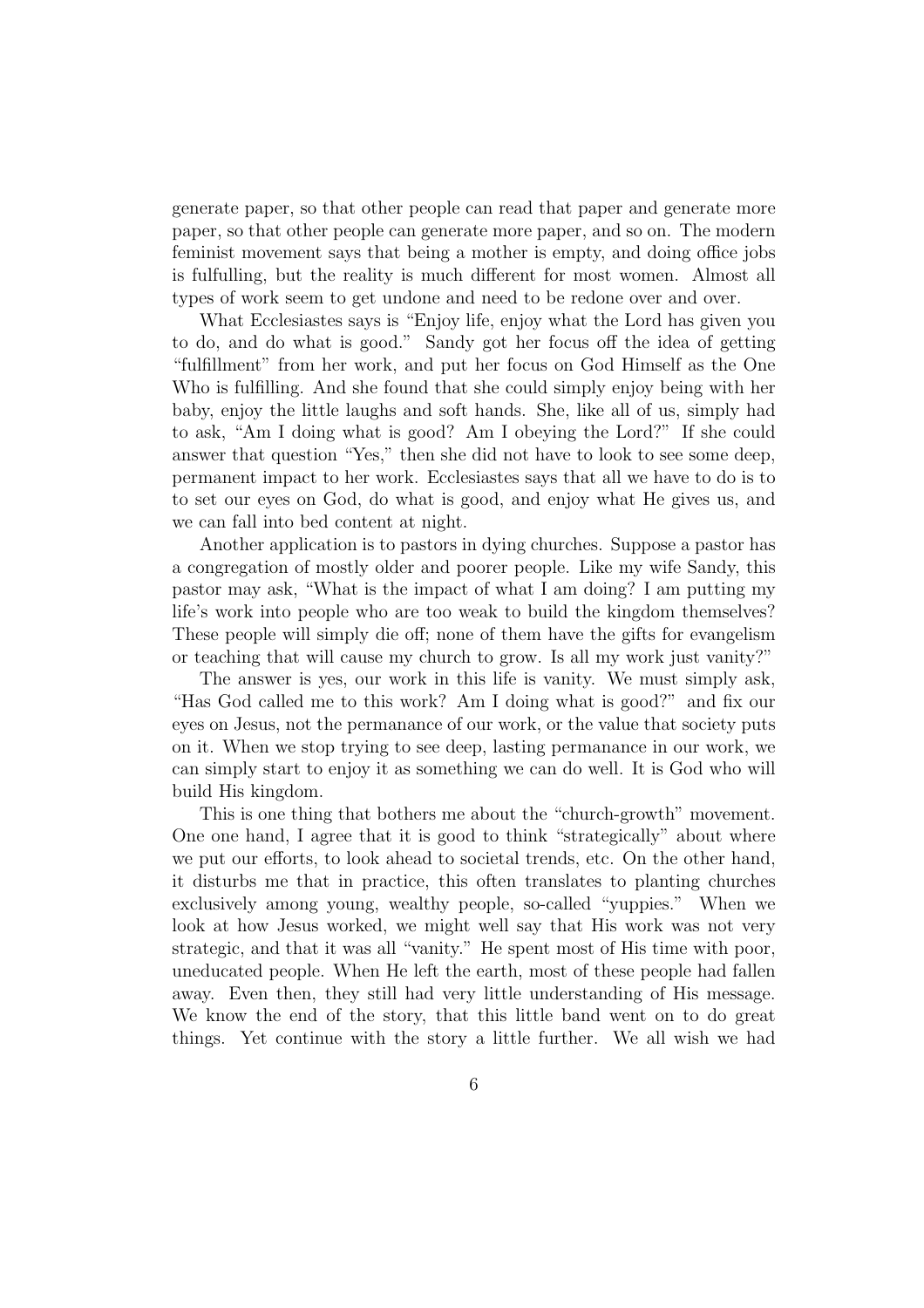been there on the day of Pentecost. That is surely a great, permanent work, when thousands of people come to the Lord. But in a short time, that group was dispersed by persecution, and within a generation, Jerusalem itself was destroyed, and within two generations, the whole Jewish church had become nearly nonexistent. The point is that no one knows what God is going to do next. We may be called to be like Jesus, to work with people who seem to give nothing back, or we may be like Peter and Paul, and start churches, only to seem them attacked and dispersed. God builds His kingdom, and we are called to do what He has given us to do with all our might, even if we cannot see the end from the beginning.

All of this is very uncomfortable for people who see themselves as the leaders of great, earthshaking Christian "movements." Many evangelical leaders talk in triumphalist terms of grand, sweeping movements that will in a short time change the world. Then we get depressed when the world doesn't change, at least, not as fast as we hoped. One of the great things about the church in the Roman Empire, and the church in the Reformation, was that for the large part, they did not see themselves as setting about to change the world. They simply saw themselves as obeying God, locally. They set about to "live a quiet life, to work with their hands, and to do good." And God used this to change the world in His time.

Before I finish, I want to address a few statements in Ecclesiastes that people find particularly objectionable. As I said before, the reason why some people want to take Ecclesiastes as an "inspired record of uninspired thinking" is because they don't like what it says.

First, Solomon says, "Eat, drink, and be merry." Is he presenting a nihilist, hedonist world view, like the beer commercial, "You only go around once in life, so go for all the gusto you can get"?

No, if you read Ecclesiastes, you will see that he spends all of Chapter 2 on the stupidity of pleasure-seeking. He got all the gusto he could get, and was empty. What he says in Ecclesiastes is to *work* and to *do good*, and to enjoy the fruits of our labor. This is a consistent theme in the Bible, that we are to work, and we are to rest and to enjoy the fruits of our labor. This is what the Sabbath is all about. God rested and enjoyed the fruit of His labor, and we are to also. Solomon says, in Ecc 6:3, that there is no tragedy greater than a person who works his whole life and never enjoys the fruit of his labor. The person who heaps things up in this life, beyond what he can really use or enjoy in this life, is a fool. Solomon is perfectly consistent with Paul, who said, "I have found the secret of contentment in every situation," (Phil 4:12),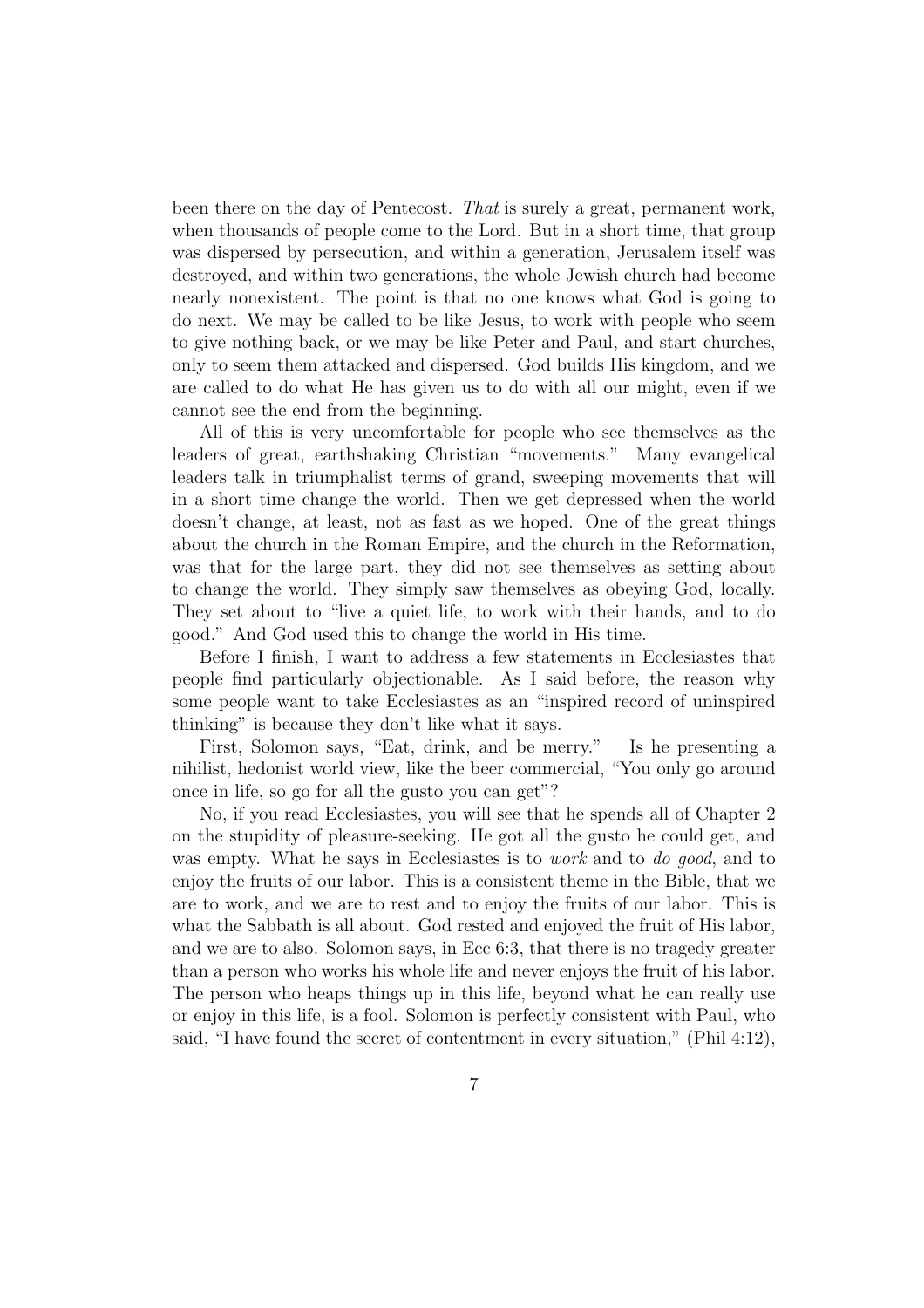"Godliness with contentment is great gain, for we brought nothing into this world, and we can take nothing out of it," and also "Make it your aim to work with your hands," (1 Thess 4:11) and "Whatever you do, do it with all your might, as unto the Lord." (Col 3:23) Compare this with Solomon, who said, "Whatever your hand finds to do, do it with all your might," (Ecc 9:10), "When God gives any man wealth and possessions, and enables him to enjoy them, to accept his lot and be happy in his work– this is a gift of God," (Ecc 5:19) and "I know there is nothing better for men than to be happy and do good while they live." (Ecc 3:12) Solomon is not encouraging great self-indulgence, but rather, enjoying the simple things of life, neither being lazy and wallowing in pleasure, nor working endlessly without ever enjoying ourselves. This is quite different from the type of "eating and drinking" which Paul condemns in 1 Corinthians 15:32, when he quotes Isaiah 22:13. Isaiah 22:13 speaks of the "revelry" of the people at a time when they should have turned to the Lord in repentence.

Solomon says that there is a time to be merry, and a time to mourn. We will be happier if we accept both, and are neither ascetics nor try to avoid all sorrow, running from one pleasure to the next– "The heart of the wise is in the house of mourning, but the heart of fools is in the house of pleasure." (Ecc 7:4) A person who runs from one kind of entertainment to the next is usually a person who doesn't want to stop and think, because those thoughts will turn to how empty and vain his life is. We see this all the time in our society– people fill their lives with noise because they are truly afraid to sit and think, because they know they will get depressed. As I said earlier, a person who knows the eternal and unchanging God does not get depressed about the vanity of our lives, because his life does not revolve around trying to make his own permanent mark, but rather in adoring God who ordains all things for His purposes. A person who has his mind set on this world will either get depressed, if he sees how little he has accomplished, or anxious, if he has accomplished something and fears it will be undone.

Another "objectionable" statement in Ecclesiastes is, "Who knows whether spirit of man goes up, spirit of animal down." (Ecc 3:21) Is Solomon saying that people do not have eternal spirits? No, you only have to read on to see that Solomon believes in eternal life. In Ecc 8:12 he says, "although the wicked commit a hundred crimes and live a long life, I know it will go better with God-fearing men... because the wicked do not fear God, it will not go well with them, and their days will not lengthen like a shadow." In Ecc 11:9 he says, "know that for all these things God will bring you into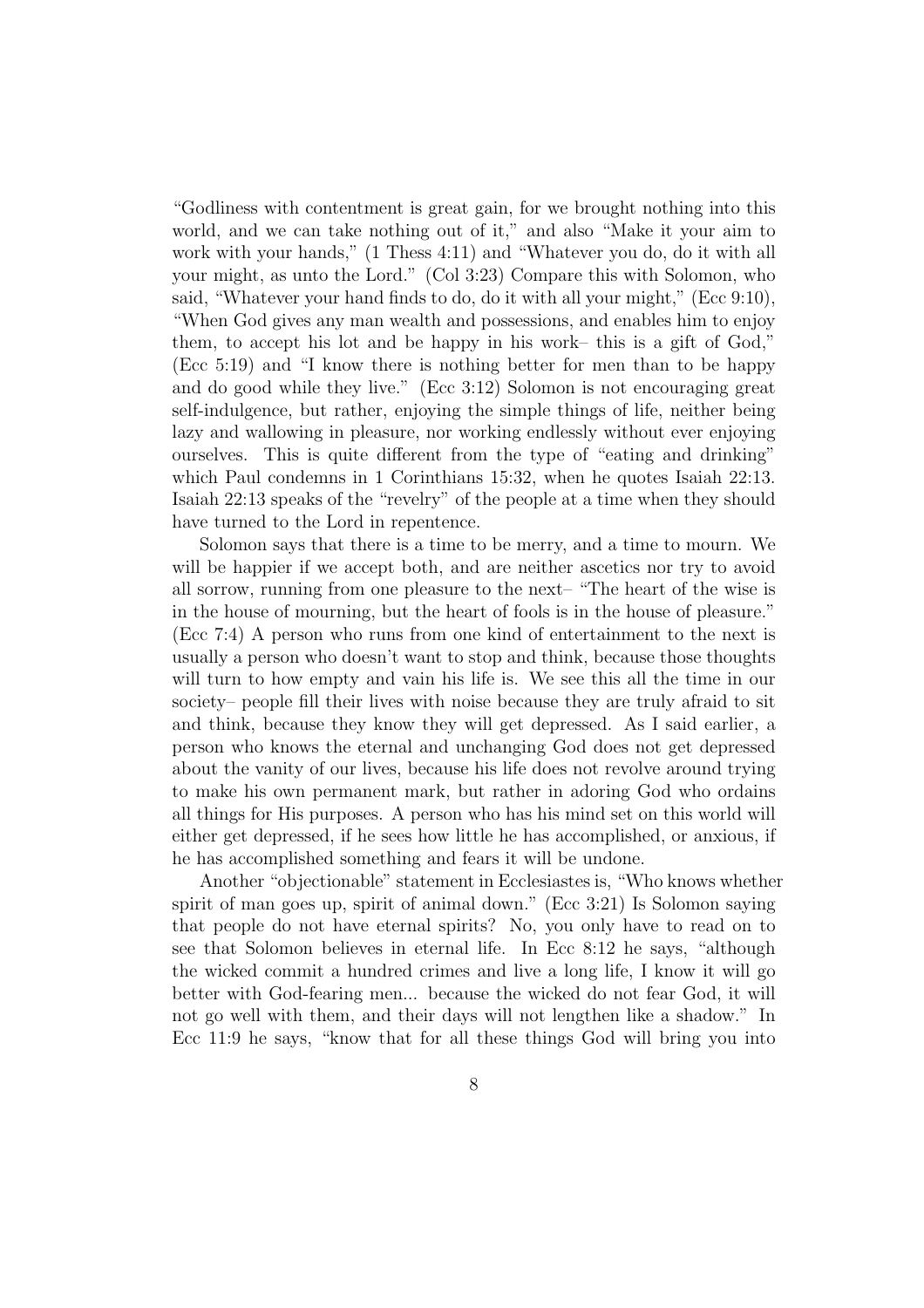judgment." In Ecc 12:7 he says, "the spirit will return to God Who gave it," and in 12:14, "God will judge bring every deed into judgment, including every hidden thing, whether it is good or evil."

What Solomon is saying in Ecc 3:21, when he asks, rhetorically, who knows whether the spirit of man ascends upward and the spirit of an animal goes downward, is that physically, we are like the animals. He says this explicitly in 3:18: "As for men, God tests them so that they may see that they are like the animals." Specifically, we are like the animals in that we die and are forgotten. That is part of the whole "vanity" of this world– this world is passing away; we are subject to decay, just like the animals.

The belief that we have eternal spirits is based on faith; we do not see it. This faith is what gives us hope. If there is no Final Judgment, then there is no justice, because there is no justice in this world. As Solomon says, "In this vain life of mine I have seen both of these: a righteous man perishing in his righteousness and a wicked man living long in his wickedness." (Ecc 7:15) This is a consistent theme in the Bible. Only if spirits are judged in an afterlife does universal justice have any meaning, because we know that there is no justice here. Job says the same thing. In Job 17:13, he says, "If the only home I hope for is the grave, ... where then is my hope? Who can see any hope for me?" Two chapters later, Job concludes, on faith, "I know that my Redeemer lives, and that in the end He will stand upon the earth, and after my skin has been destroyed, yet in my flesh I will see God." (Job 19:25-26) The Bible does not teach glib optimism about this world; it is very realistic about the world. We have hope because we look to an eternal kingdom, because we look to the things above and a kingdom that can never be shaken and an eternal city, not because we think justice will prevail here. I believe that the kingdom of God will grow to have tremendous impact on this world, to be the leaven that fills the whole dough. God is building a great kingdom in this world. But it still will pale in comparison to that eternal kingdom of heaven, the New Jerusalem which awaits us, in which no injustice will ever occur, and no tear will ever be shed. Paul says, in 2 Corinthians 4:18, "We fix our eyes not on what is seen, but on what is unseen. For what is seen is temporary (vanity), but what is unseen in eternal." This is the message of Ecclesiastes. Do not fix your eyes on this world, even the good parts, for what is seen is temporary, is vanity. Fix your eyes on God alone. Let us not forget this. The Church is doing wonderful things in the world. But the Church will never fix this world. Our hope is in the unseen world to come.

Last, in another "objectionable" statement, Solomon says, in Ecc 7:16,